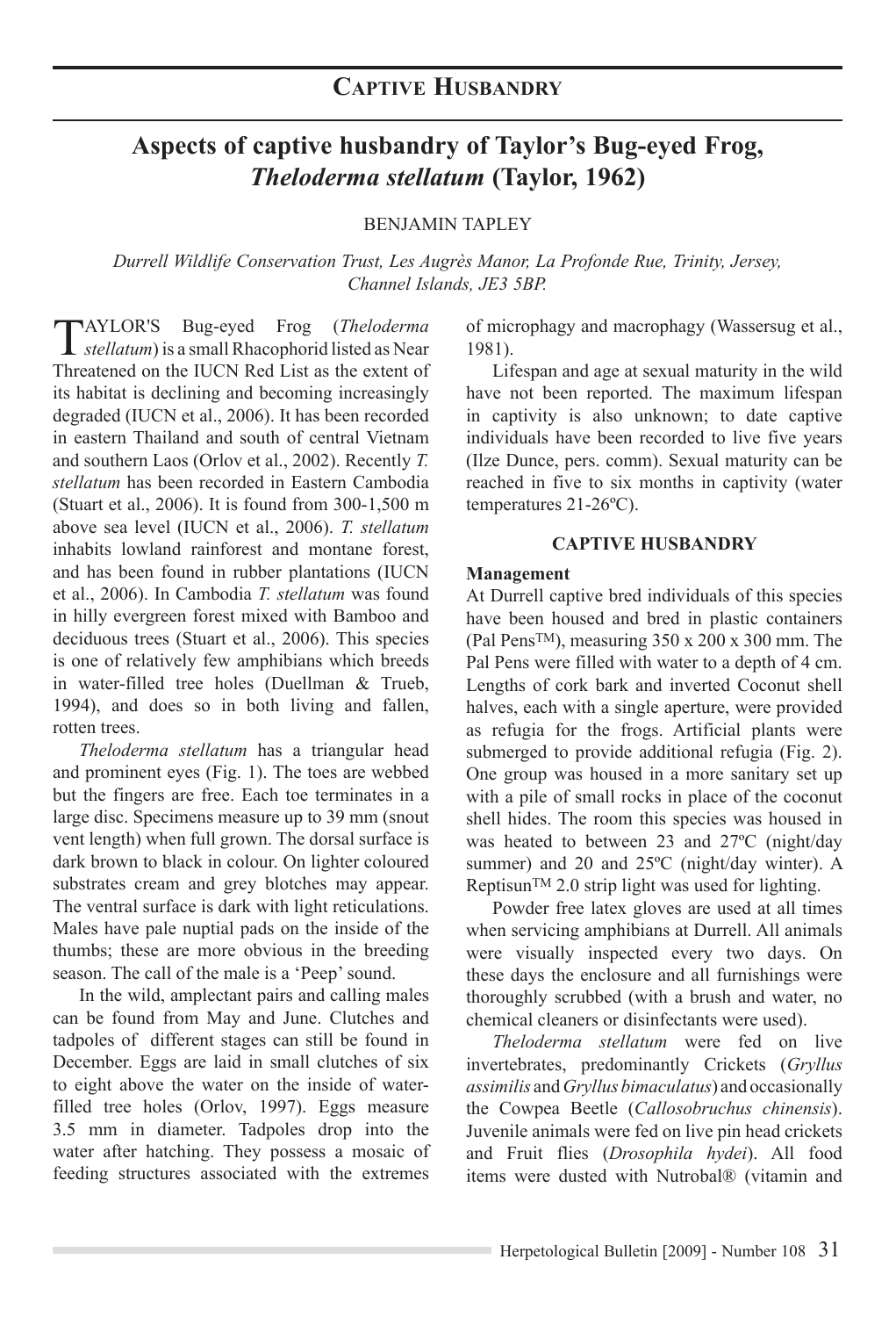

**Figure 1.** Juvenile *Theloderma stellatum*.



**Figure 2.** Housing for *Theloderma stellatum*.

mineral supplement) immediately prior to being fed. Adults frogs were fed every three to six days (depending on season and condition); juveniles up to six weeks of age were fed daily.

## **Reproduction**

*Theloderma stellatum* bred during the warmer months (April through to October). Interclutch intervals were, on occasion, as brief as ten days. Amplexus was axillary. Despite breeding in tree holes in the wild, in captivity *T. stellatum* readily oviposited on any surface over-hanging water (Fig. 3). Eggs were usually left in-situ because they frequently went mouldy if removed from the adult enclosures. As adult frogs were often observed



**Figure 3.** *Theloderma stellatum* with eggs.

sitting next to or even across the egg clutches, we speculated that the adult's secretions might prevent the eggs from going mouldy. It should be noted, however, that when small rocks were used as oviposition sites in place of cork bark and coconut shell (Fig. 2), eggs hatched successfully even when removed from the enclosure.

Tadpoles hatched after ten days, and dropped down into the water. After hatching, tadpoles were transferred to a glass tank measuring 400 x 250 x 250 mm. Tap water was used to rear tadpoles, and oak leaves were added to soften the water. Partial (20-30 %) water changes occurred two to three times per week. Air stream sponge filters were used for filtration and were cleaned in water removed